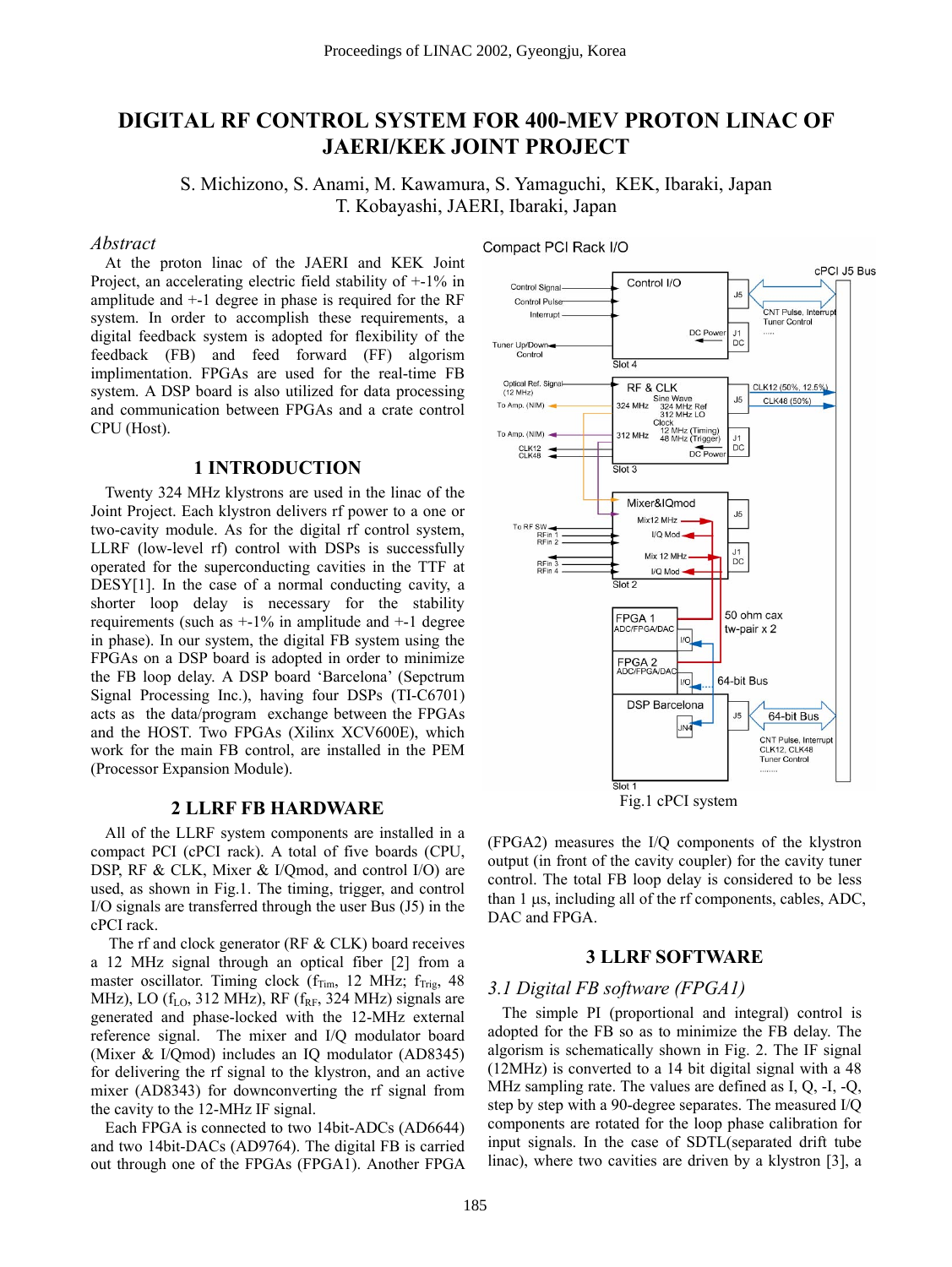vector-sum (or weighted vector sum) is applied. The set tables (FB and FF) are given every 1  $\mu$ s during the 600- $\mu$ s rf pulse, and the measured data are stored in the FPGA block memory.

# *3.2 RF output field measurement (FPGA2)*

The I/Q components of the rf output from the klystron are measured at FPGA2. The algorism is the same as that of FPGA1. The measured data are stored in and read out from the DSP through the PEM ports. The data are converted from I/Q components to the amplitude and the phase in the DSP. The phase difference between the cavity

and the klystron is compared with those at on-resonance. In the case that the tuning error calculated from the compared phase-difference shift is higher than a specified value, the DSP starts to control the cavity tuner. By communication with the tuner PLC through the control I/O board.

# **4 FB SIMULATION**

A baseband analysis, where only the bandwidth near the operation frequency is considered, enables a simplified state-space equation:



Fig. 2 FB system using FPGAs.